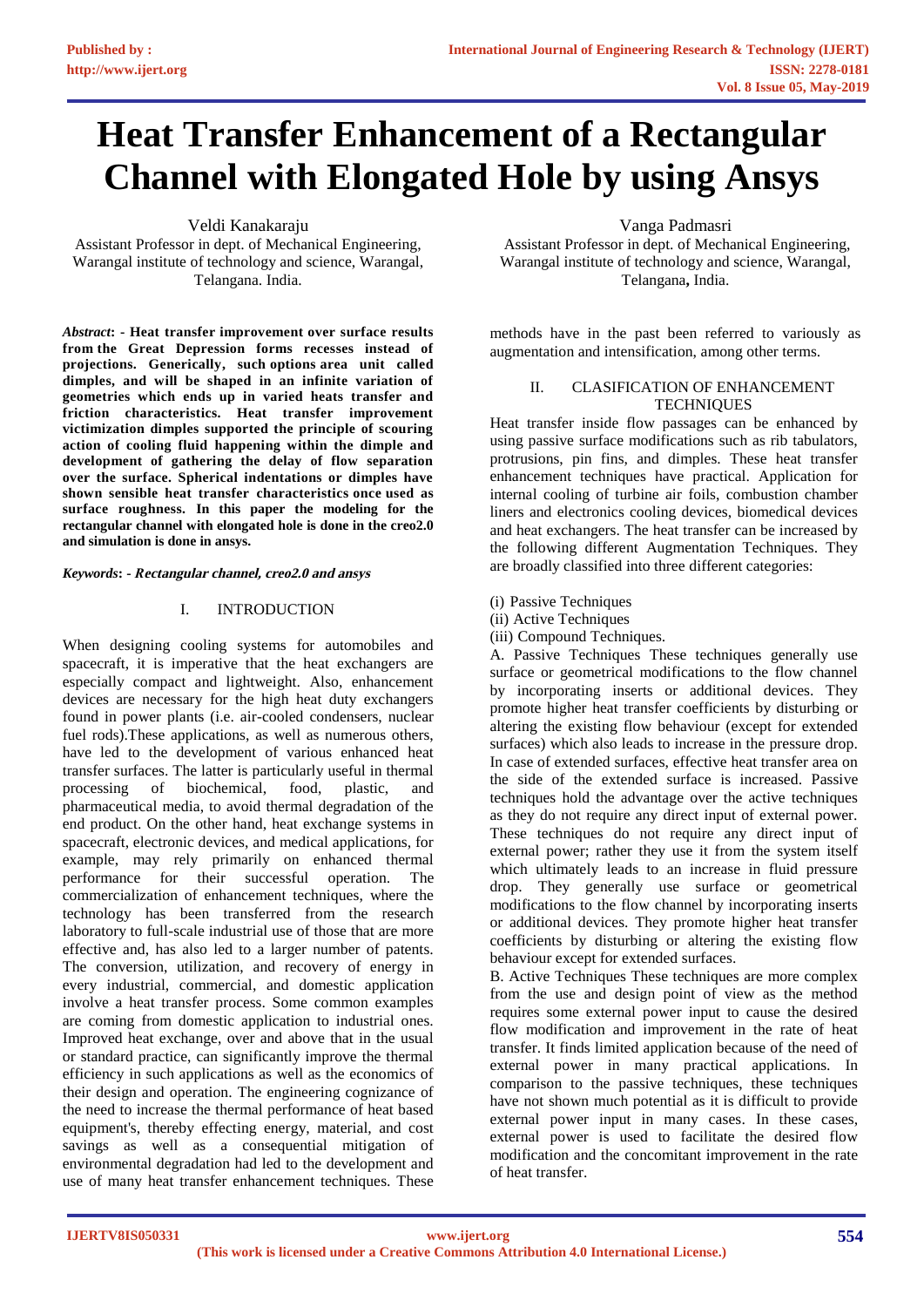C. Compound Techniques A compound augmentation technique is the one where more than one of the above mentioned techniques is used in combination with the purpose of further improving the thermo-hydraulic performance of a heat exchanger. When any two or more of these techniques are employed simultaneously to obtain enhancement in heat transfer that is greater than that produced by either of them when used individually, is termed as compound enhancement. This technique involves complex design and hence has limited applications.

### III. LITERATURE SURVEY

Awasarmol et al. [1] investigated experimentally the heat transfer enhancement of perforated fin array with different perforation diameter and at different inclination angles under natural convection. They concluded that perforated fins give enhanced heat transfer and saving in material as compared to solid fins. Md. Farhad Ismail et al. [2] numerically investigated turbulent heat convection from solid and longitudinally perforated rectangular fins. They concluded that circular and square perforated fins have almost the same amount of heat removal rate but circular perforated fins have significantly less pressure drop than that of square perforated fins. Shaeri et al [3] studied numerically the effects of size and number of perforations on laminar heat transfer characteristics of an array of perforated fins with the maximum perforations and concluded that in a laminar flow and at a constant porosity, a fin with fewer perforations is more efficient to enhance the heat transfer rate compared with a fin with more perforations. Damook et al. [4] carried out experiments to determine the effect of perforation on heat transfer and pressure drop characteristic. They concluded that, the Nusselt number increases with increase in number of pin perforations whereas both the pressure drop across the heat sink and fan power needed to pump the air through them reduces. Huang et al. [5] investigated numerically the overall convection heat transfer enhancement for long horizontal rectangular fin array with perforations through the fin base and found that perforations improved heat transfer performance significantly and the overall heat transfer coefficients could be more than twice as large as that without perforations for long fin arrays. Kundu et al. [6] investigated analytically the performance and optimum design of porous fin. They concluded that as compared to a solid fin there was a considerable increase in heat transfer through porous fins for any profile. Shaeri et al. [7] investigated numerically the heat transfer of a heated array of rectangular perforated and solid fins attached on a flat surface and concluded that perforated fins give better performances and effectiveness by increasing number of perforations. Kundu et al. [8] studied analytically annular step porous fins and found that with the consideration of the porous material and moving condition of fins, heat transfer can be increased for a constraint mass of a fin. Lin et al. [9] investigated numerically the average heat transfer and fluid flow characteristics of the staggered circular tube bank fin heat exchanger with curved delta

winglet vortex generators (CDWVGs) and found that interrupted annular groove fin shows excellent performance at higher Reynolds number and the annular groove's radial and circumferential locations have a very low effect on the average heat transfer and fluid flow characteristics.

## **Boundary conditions**

Length of fin array  $= 75$ mm Height of  $fin = 27$ mm Thickness of  $fin = 2mm$ Number of fins  $= 10$ Heat input  $= 15W$ , 25W, 35W and 45W

Total exposed area of solid FAB (Ae) = Exposed area of middle fins + exposed area of two end fins + exposed area of base channels =  $[(L \times H \times 2)$  +  $(H \times t \times 2) + (L \times t)] \times (N-1) + [L \times H + H \times t + L \times t] \times$  $2 + [L \times S \times (N-1)]$ So, we get  $A = .046038$  m<sup>2</sup>





Fig:- 3-D modeling of rectangular channel



Fig: - Experimental setup ( from literature )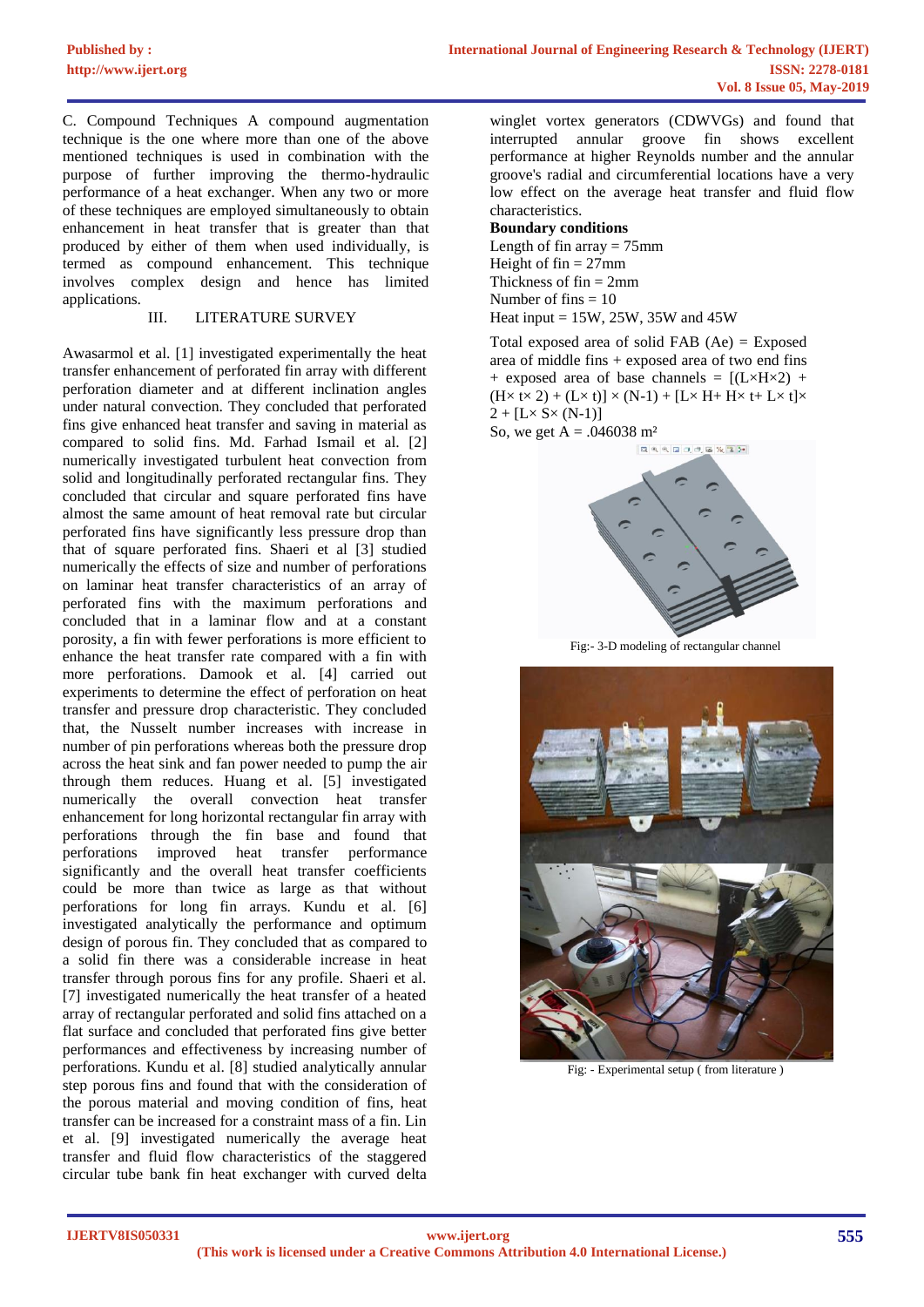## IV. HEAT TRANSFER IN ANSYS



Fig: - Imported and meshed body



Fig: - Heat transfer coefficient

#### V. RESULTS AND DISCUSSIONS



Fig:- comparison of nttusselt number with experimental and ansys simulation

From the results, we observed that there is minimum difference between simulation and experimental results.



simulation

From the results, we observed that there is minimum difference between simulation and experimental results.



Fig:- comparison of heat transfer coefficient with experimental and ansys simulation

From the results, we observed that there is minimum difference between simulation and experimental results.

### VI. CONCLUSION

A workplace was designed and 10 numbers of heat sinks completely different of various fin spacing and different perforation diameters were forged, machined and tested. Outcome of the Experimental and simulation investigation are as follows:

1. The check results showed a rise in heat transfer from perforated fins as compared to solid fins. 2. There's a rise within the natural convection heat transfer constant with the rise within the diameter of the perforated fins.

3. The perforated fins not solely enhance the warmth transfer rates however decrease the fin materials size, weight and value still.

4. From the results, we observed that there is minimum difference between simulation and experimental results.

#### **REFERENCES**

- [1] Umesh V. Awasarmol , Ashok T. Pise , An experimental investigation of natural convection heat transfer enhancement from perforated rectangular fins array at different inclinations, Experimental Thermal and Fluid Science 68 (2015) 145–154.
- [2] Md. Farhad Ismail, M.O. Reza, M.A. Zobaer, Mohammad Ali, Numerical investigation of turbulent heat convection from solid and longitudinally perforated rectangular fins, Procedia Engineering56( 2013)497–502